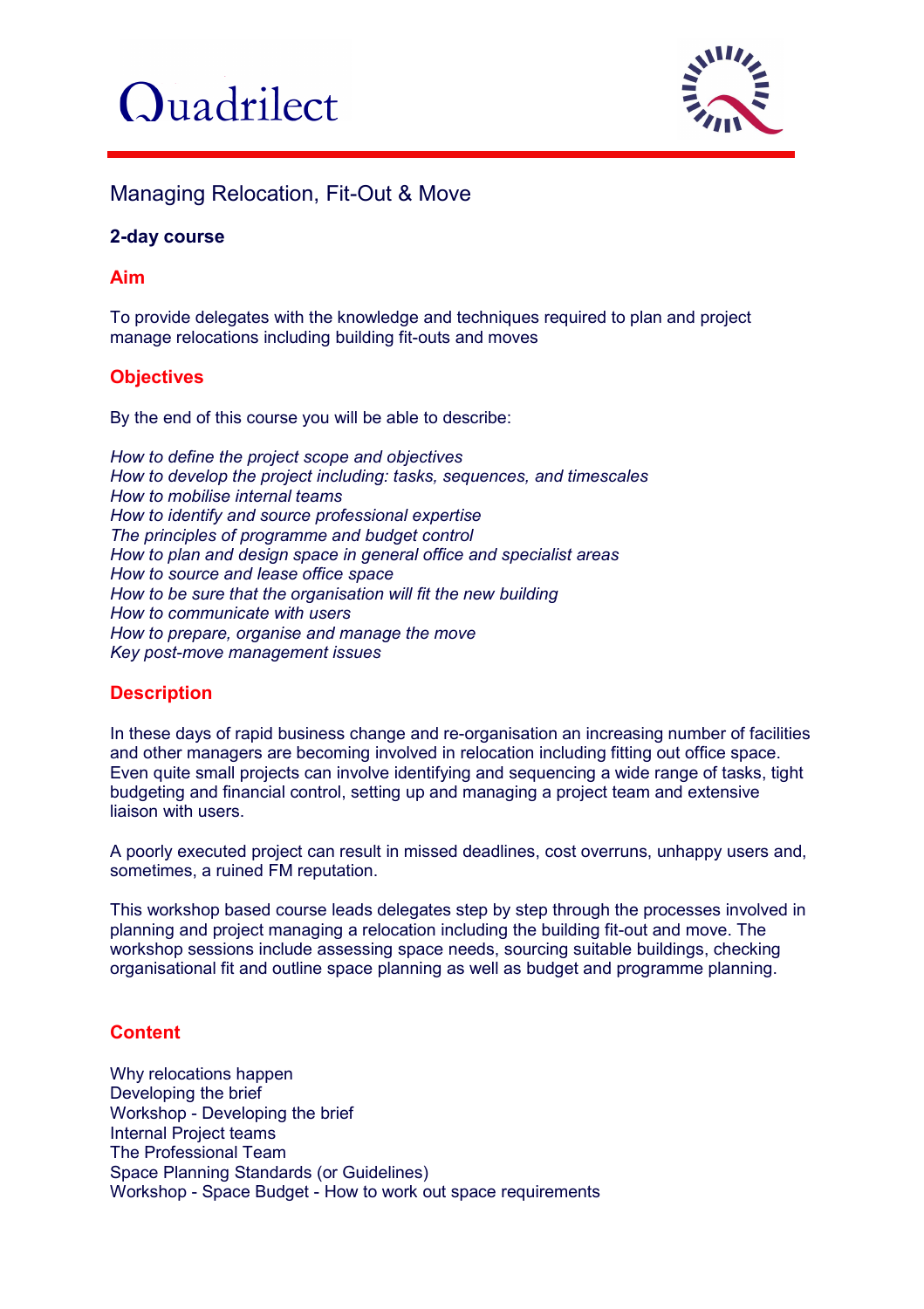Finding the right building Evaluating the Building Workshop - Checking building space – Does it provide sufficient space? Planning the space Workshop - Checking building suitability – How will the organisation fit into the building? Negotiating the Lease Fitting out Workshop – Fitting out specification Workshop – Programme – Working out a draft programme Workshop – Budget – Working out a draft Budget Communication & Consultation Move management Post occupancy actions

#### **Programme**

#### **DAY ONE**

- **09.00 Welcome and Introductions**
- **09.30 Why relocations happen**
- **10.00 Developing the brief**
- *10.30 Coffee*
- **10.45 Workshop - Developing the brief**
- **11.45 Internal Project teams**
- **12.00 The Professional Team**
- **12.30 Space Planning Standards (or Guidelines)**
- *13.00 Lunch*
- **14.00 Workshop - Space Budget - How to work out space requirements**
- **15.00 Finding the right building**
- *15.15 Tea*
- **15.30 Evaluating the Building**
- **16.30 Workshop – Checking Building Suitability – Building appraisal**
- **17.00 Close**
- **DAY TWO**
- **09.00 Workshop - Checking building space – Does it provide sufficient space?**
- *10.30 Coffee*
- **10.45 Planning the space**

**11.00 Workshop - Checking building suitability – How will the organisation fit into the building?**